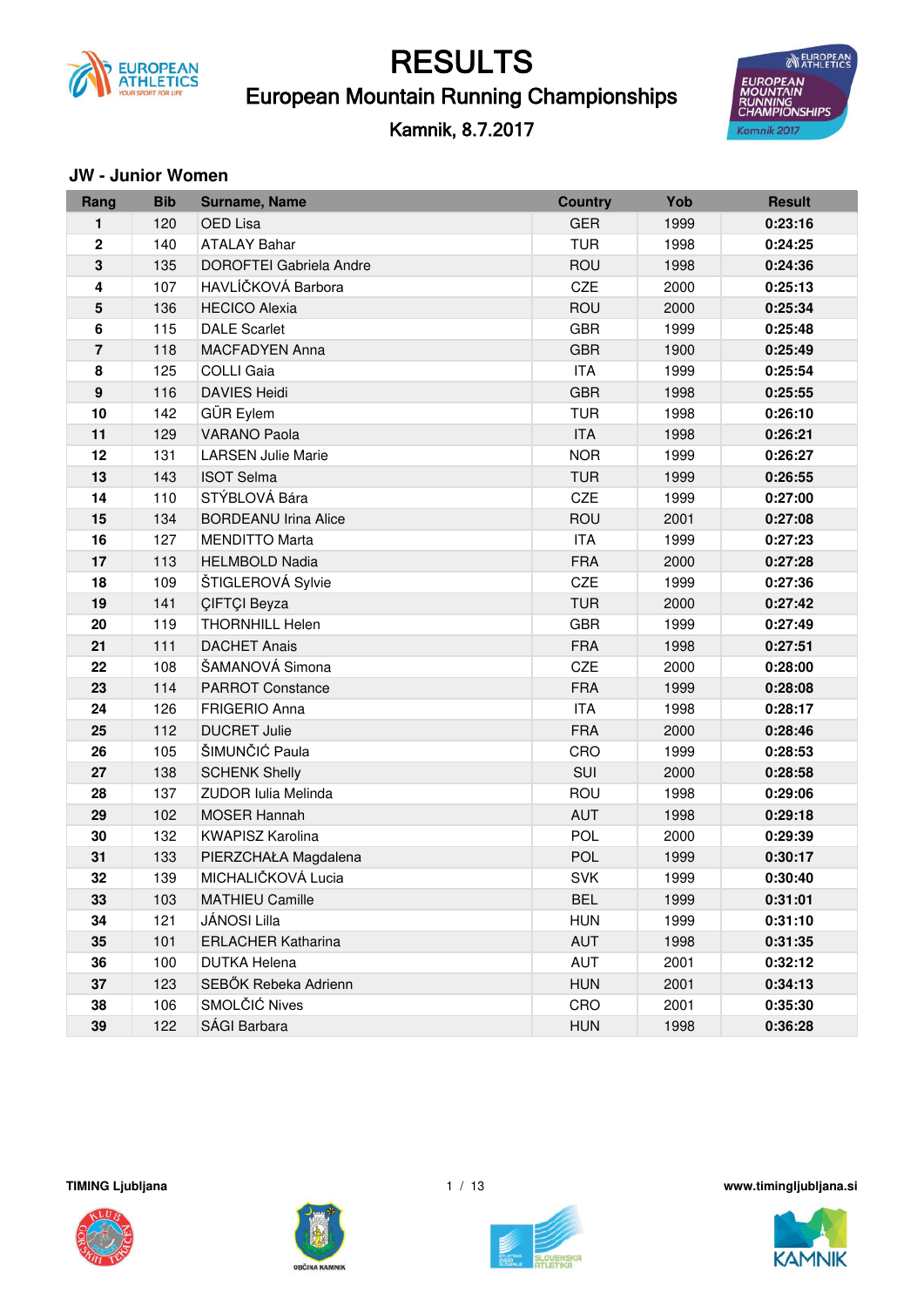

European Mountain Running Championships

#### Kamnik, 8.7.2017



| Rang           | <b>Points</b>    | <b>Bib</b> | Surname, Name                  | <b>Result</b> |
|----------------|------------------|------------|--------------------------------|---------------|
| 1              | 22               |            | <b>GREAT BRITAIN</b>           |               |
|                | 6                | 115        | <b>DALE Scarlet</b>            | 00:25:48      |
|                | $\overline{7}$   | 118        | <b>MACFADYEN Anna</b>          | 00:25:49      |
|                | $\boldsymbol{9}$ | 116        | <b>DAVIES Heidi</b>            | 00:25:55      |
|                | (20)             | 119        | <b>THORNHILL Helen</b>         | 00:27:49      |
| $\overline{2}$ | 23               |            | <b>ROMANIA</b>                 |               |
|                | 3                | 135        | <b>DOROFTEI Gabriela Andre</b> | 00:24:36      |
|                | 5                | 136        | <b>HECICO Alexia</b>           | 00:25:34      |
|                | 15               | 134        | <b>BORDEANU Irina Alice</b>    | 00:27:08      |
|                | (28)             | 137        | <b>ZUDOR Iulia Melinda</b>     | 00:29:06      |
| $\mathbf{3}$   | 25               |            | <b>TURKEY</b>                  |               |
|                | $\overline{2}$   | 140        | <b>ATALAY Bahar</b>            | 00:24:25      |
|                | 10               | 142        | GÜR Eylem                      | 00:26:10      |
|                | 13               | 143        | <b>ISOT Selma</b>              | 00:26:55      |
|                | (19)             | 141        | <b>CIFTCI Beyza</b>            | 00:27:42      |
| 4              | 35               |            | <b>ITALY</b>                   |               |
|                | $\,8\,$          | 125        | <b>COLLI Gaia</b>              | 00:25:54      |
|                | 11               | 129        | <b>VARANO Paola</b>            | 00:26:21      |
|                | 16               | 127        | <b>MENDITTO Marta</b>          | 00:27:23      |
|                | (24)             | 126        | <b>FRIGERIO Anna</b>           | 00:28:17      |
| 5              | 36               |            | <b>CZECH REPUBLIC</b>          |               |
|                | $\overline{4}$   | 107        | HAVLÍCKOVÁ Barbora             | 00:25:13      |
|                | 14               | 110        | STÝBLOVÁ Bára                  | 00:27:00      |
|                | 18               | 109        | ŠTIGLEROVÁ Sylvie              | 00:27:36      |
|                | (22)             | 108        | ŠAMANOVÁ Simona                | 00:28:00      |
| $\bf 6$        | 61               |            | <b>FRANCE</b>                  |               |
|                | 17               | 113        | <b>HELMBOLD Nadia</b>          | 00:27:28      |
|                | 21               | 111        | <b>DACHET Anais</b>            | 00:27:51      |
|                | 23               | 114        | <b>PARROT Constance</b>        | 00:28:08      |
|                | (25)             | 112        | <b>DUCRET Julie</b>            | 00:28:46      |
| $\overline{7}$ | 100              |            | <b>AUSTRIA</b>                 |               |
|                | 29               | 102        | MOSER Hannah                   | 00:29:18      |
|                | 35               | 101        | <b>ERLACHER Katharina</b>      | 00:31:35      |
|                | 36               | 100        | <b>DUTKA Helena</b>            | 00:32:12      |
| 8              | 110              |            | <b>HUNGARY</b>                 |               |
|                | 34               | 121        | JÁNOSI Lilla                   | 00:31:10      |
|                | 37               | 123        | SEBOK Rebeka Adrienn           | 00:34:13      |
|                | 39               | 122        | SÁGI Barbara                   | 00:36:28      |

#### **TJW - Junior Women - Team**

#### **JM - Junior Men**

| Rang | Bib | Surname, Name        | <b>Country</b> | Yob  | 4km     | <b>Result</b> |
|------|-----|----------------------|----------------|------|---------|---------------|
|      | 238 | BULARDA Gabriel      | ROU            | 1999 | 0:26:37 | 0:47:07       |
| 2    | 230 | <b>PATTIS Daniel</b> | ١TA            | 1998 | 0:26:55 | 0:47:30       |
| 3    | 231 | <b>PRANDI Andrea</b> | ITA            | 1998 | 0:27:36 | 0:48:22       |











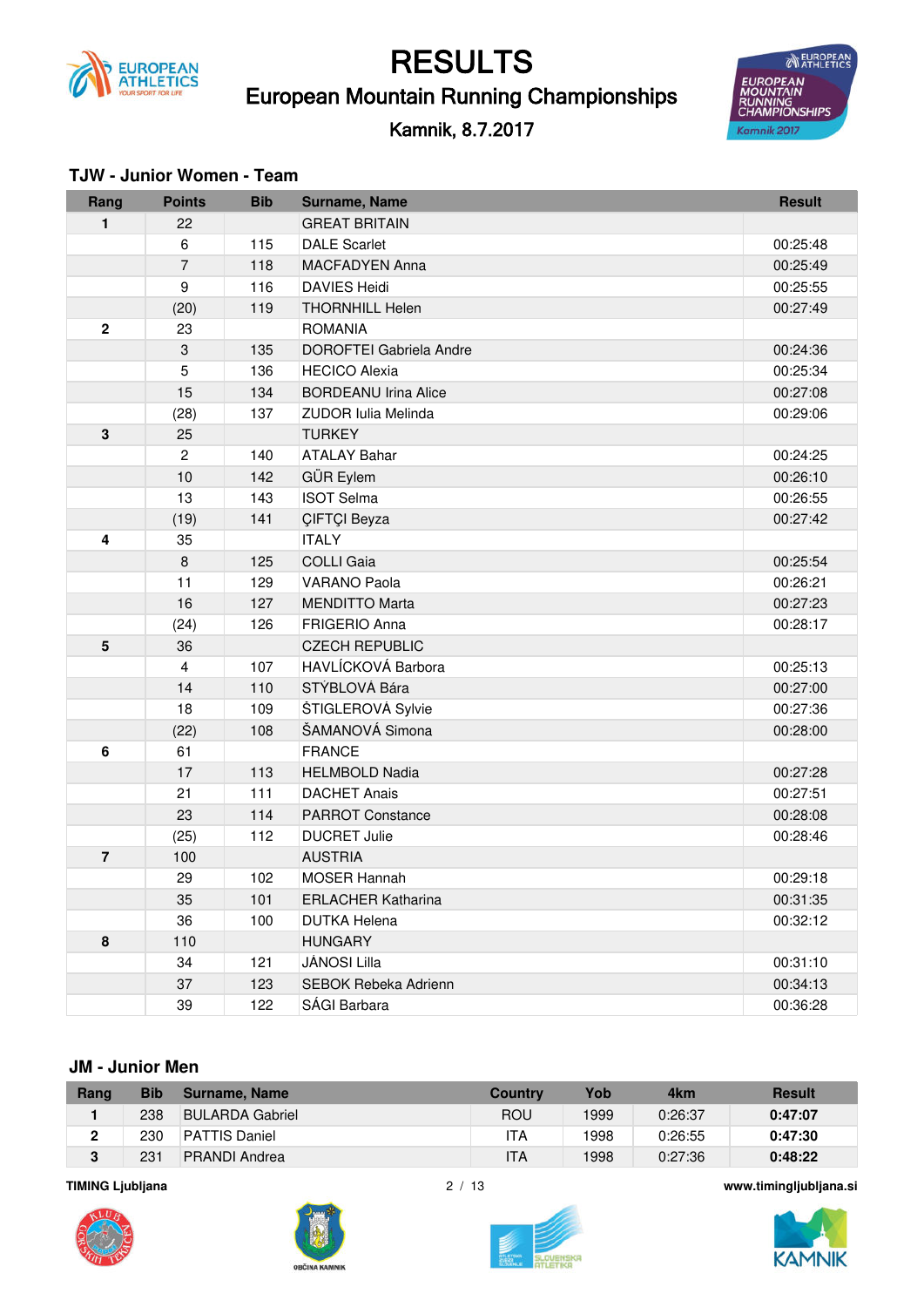

### European Mountain Running Championships

Kamnik, 8.7.2017



#### **JM - Junior Men**

| Rang             | <b>Bib</b> | Surname, Name                | <b>Country</b> | Yob  | 4km     | <b>Result</b> |
|------------------|------------|------------------------------|----------------|------|---------|---------------|
| 4                | 252        | BINGÖL Abdülselam            | <b>TUR</b>     | 1998 | 0:27:52 | 0:48:36       |
| 5                | 210        | <b>CACHARD Sylvain</b>       | <b>FRA</b>     | 1998 | 0:27:37 | 0:48:46       |
| 5                | 211        | <b>FARICIER Robin</b>        | <b>FRA</b>     | 1998 | 0:27:40 | 0:48:46       |
| $\overline{7}$   | 233        | <b>ROSTAN Andrea</b>         | <b>ITA</b>     | 1998 | 0:27:36 | 0:49:41       |
| 8                | 215        | DUGDALE Joseph               | <b>GBR</b>     | 2000 | 0:28:04 | 0:49:55       |
| $\boldsymbol{9}$ | 253        | <b>GÜNEN Emrah</b>           | <b>TUR</b>     | 1998 | 0:28:04 | 0:50:43       |
| 10               | 239        | <b>HERMAN Peter Daniel</b>   | ROU            | 1999 | 0:29:08 | 0:50:59       |
| 11               | 254        | KAÇMAZ Cihan                 | <b>TUR</b>     | 1999 | 0:28:57 | 0:51:04       |
| 12               | 228        | <b>BONZI Matteo</b>          | <b>ITA</b>     | 1998 | 0:28:48 | 0:51:08       |
| 13               | 220        | <b>BUNZEL Lukas</b>          | <b>GER</b>     | 2000 | 0:29:33 | 0:51:19       |
| 14               | 221        | <b>HILBERT Luca</b>          | <b>GER</b>     | 1998 | 0:28:23 | 0:51:29       |
| 15               | 217        | <b>RICHARDS Chris</b>        | <b>GBR</b>     | 1998 | 0:28:22 | 0:51:40       |
| 16               | 246        | <b>FUX Fabian</b>            | SUI            | 2001 | 0:29:03 | 0:51:45       |
| 17               | 213        | <b>SUCCO Quentin</b>         | <b>FRA</b>     | 1998 | 0:29:35 | 0:51:54       |
| 18               | 235        | <b>KUBICA Marcin</b>         | <b>POL</b>     | 1999 | 0:29:54 | 0:52:25       |
| 19               | 222        | <b>HILD Julius</b>           | <b>GER</b>     | 1999 | 0:30:05 | 0:52:57       |
| 20               | 208        | NOVÁK David                  | CZE            | 1998 | 0:30:21 | 0:53:12       |
| 21               | 219        | <b>ABELE Marius</b>          | <b>GER</b>     | 2000 | 0:30:40 | 0:53:18       |
| 22               | 251        | ALKANOĞLU Ahmet              | <b>TUR</b>     | 1999 | 0:30:17 | 0:53:39       |
| 23               | 207        | KAČEROVSKÝ Michal            | CZE            | 1998 | 0:30:39 | 0:54:15       |
| 24               | 240        | <b>TOCILA Catalin Florin</b> | ROU            | 1999 | 0:30:58 | 0:54:23       |
| 25               | 249        | <b>TROMBERT Maxime</b>       | SUI            | 2001 | 0:30:59 | 0:54:37       |
| 26               | 212        | RIBEIRO Dylan                | <b>FRA</b>     | 1999 | 0:30:42 | 0:54:47       |
| 27               | 200        | MAYERHOFER Stefan            | AUT            | 1998 | 0:31:09 | 0:55:11       |
| 28               | 214        | <b>BOYLE Josh</b>            | <b>GBR</b>     | 2000 | 0:30:15 | 0:55:12       |
| 29               | 224        | <b>JACSEV Sámuel</b>         | <b>HUN</b>     | 1998 | 0:32:29 | 0:55:40       |
| 30               | 248        | <b>GREMAUD Simon</b>         | SUI            | 1998 | 0:31:28 | 0:55:41       |
| 31               | 216        | <b>MATIER Elliott</b>        | <b>GBR</b>     | 1999 | 0:30:39 | 0:55:44       |
| 32               | 247        | <b>GRANGER Kilian</b>        | SUI            | 2000 | 0:31:46 | 0:55:56       |
| 33               | 250        | <b>OBERGRIES Boris</b>       | <b>SVK</b>     | 2000 | 0:31:54 | 0:56:06       |
| 34               | 241        | <b>TURCU Marius Sorin</b>    | <b>ROU</b>     | 1999 | 0:31:52 | 0:56:26       |
| 35               | 202        | PÖLZGUTTER Christoph         | <b>AUT</b>     | 2000 | 0:31:31 | 0:56:56       |
| 36               | 209        | POŽÁR Borek                  | CZE            | 2000 | 0:31:56 | 0:57:22       |
| 37               | 227        | <b>HUNTER Alexander</b>      | <b>IRL</b>     | 1999 | 0:32:38 | 0:57:30       |
| 38               | 203        | SYFER Félix                  | <b>BEL</b>     | 1998 | 0:33:00 | 0:58:11       |
| 39               | 237        | <b>CURTO Antonio</b>         | <b>POR</b>     | 1998 | 0:33:37 | 0:58:21       |
| 40               | 204        | HADAŠ Frano                  | CRO            | 2000 | 0:33:39 | 0:58:26       |
| 41               | 242        | <b>HABJAN Tine</b>           | <b>SLO</b>     | 2000 | 0:32:43 | 0:58:36       |
| 42               | 245        | URŠIČ Nejc                   | <b>SLO</b>     | 2001 | 0:33:13 | 0:58:50       |
| 43               | 201        | POHN Florian                 | <b>AUT</b>     | 2001 | 0:32:55 | 0:59:13       |
| 44               | 243        | <b>HREN Tine</b>             | <b>SLO</b>     | 1999 | 0:33:03 | 0:59:46       |
| 45               | 223        | <b>IVÁN Levente</b>          | <b>HUN</b>     | 2000 | 0:34:40 | 1:00:26       |
| 46               | 205        | KATIĆ Borna                  | CRO            | 2001 | 0:34:14 | 1:00:44       |
| 47               | 236        | ŚWIĄTEK Bartłomiej           | <b>POL</b>     | 2000 | 0:35:55 | 1:01:14       |
| 48               | 244        | SUŠNIK Rok                   | <b>SLO</b>     | 2001 | 0:34:40 | 1:02:04       |

**TIMING Ljubljana** 







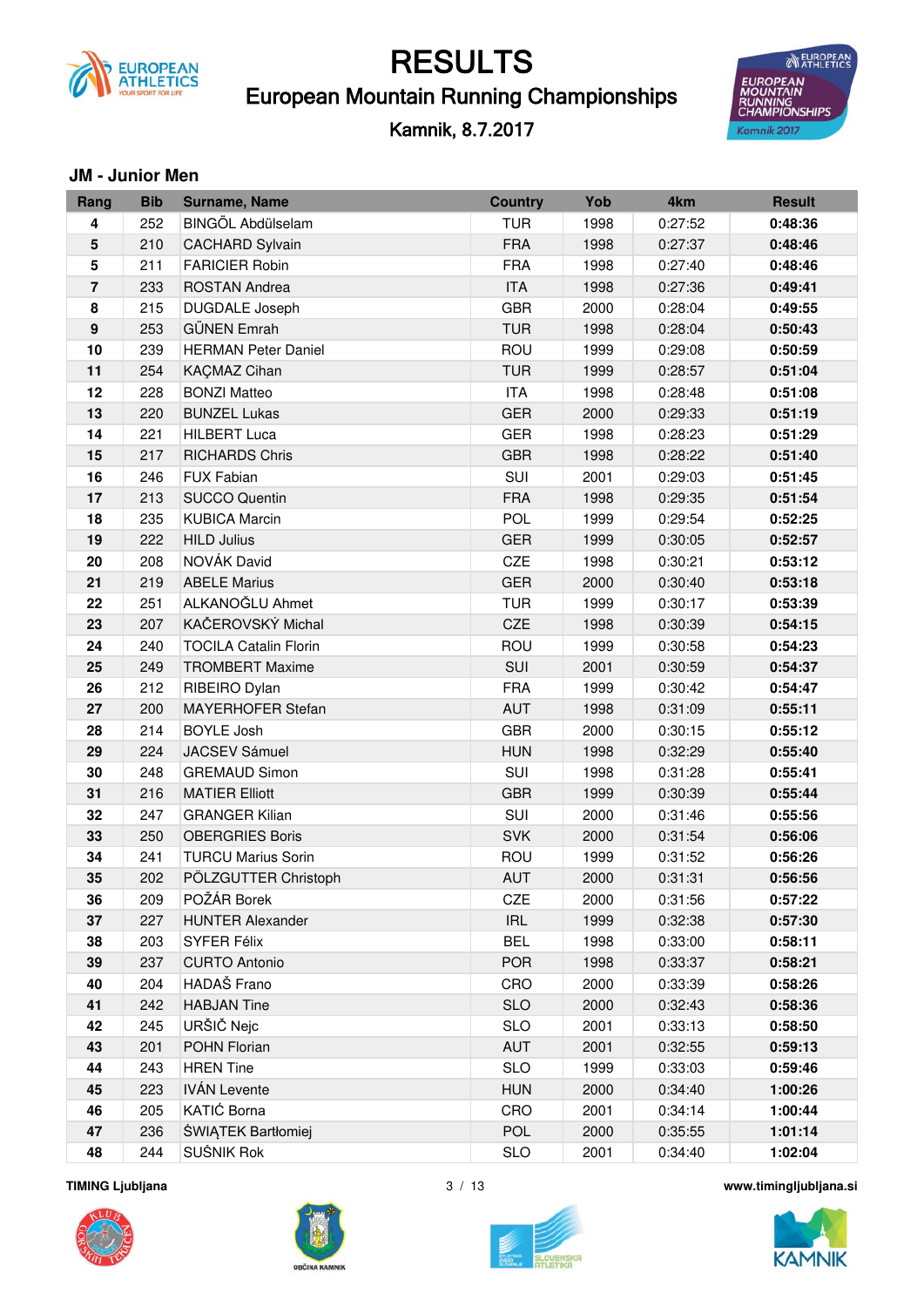

### European Mountain Running Championships RESULTS

### Kamnik, 8.7.2017



#### **JM - Junior Men**

| Rang | Bib | Surname, Name     | <b>Country</b> | Yob  | 4km     | <b>Result</b> |
|------|-----|-------------------|----------------|------|---------|---------------|
| 49   | 234 | DRAGANOVSKI Matej | <b>MKD</b>     | 1999 | 0:35:42 | 1:03:16       |
| 50   | 225 | KRIZSÁN Milán     | HUN            | 1998 | 0:39:10 | 1:05:38       |
| 51   | 206 | ŠVARC Marko       | CRO            | 2001 | 0:39:00 | 1:08:11       |
| 52   | 226 | COLEMAN losac     | IRL            | 1999 |         | <b>DNS</b>    |

#### **TJM - Junior Men - Team**

| Rang           | <b>Points</b>    | <b>Bib</b> | Surname, Name                | <b>Result</b> |
|----------------|------------------|------------|------------------------------|---------------|
| 1              | 12               |            | <b>ITALY</b>                 |               |
|                | 2                | 230        | <b>PATTIS Daniel</b>         | 0:47:30       |
|                | $\mathbf{3}$     | 231        | <b>PRANDI Andrea</b>         | 0:48:22       |
|                | $\overline{7}$   | 233        | ROSTAN Andrea                | 0:49:41       |
|                | (12)             | 228        | <b>BONZI Matteo</b>          | 0:51:08       |
| $\mathbf 2$    | 24               |            | <b>TURKEY</b>                |               |
|                | $\overline{4}$   | 252        | <b>BINGÖL Abdülselam</b>     | 0:48:36       |
|                | $\boldsymbol{9}$ | 253        | <b>GÜNEN Emrah</b>           | 0:50:43       |
|                | 11               | 254        | <b>KAÇMAZ Cihan</b>          | 0:51:04       |
|                | (22)             | 251        | ALKANOGLU Ahmet              | 0:53:39       |
| $\mathbf 3$    | 27               |            | <b>FRANCE</b>                |               |
|                | $\sqrt{5}$       | 210        | <b>CACHARD Sylvain</b>       | 0:48:46       |
|                | 5                | 211        | <b>FARICIER Robin</b>        | 0:48:46       |
|                | 17               | 213        | <b>SUCCO Quentin</b>         | 0:51:54       |
|                | (26)             | 212        | RIBEIRO Dylan                | 0:54:47       |
| 4              | 35               |            | <b>ROMANIA</b>               |               |
|                | $\mathbf{1}$     | 238        | <b>BULARDA Gabriel</b>       | 0:47:07       |
|                | 10               | 239        | <b>HERMAN Peter Daniel</b>   | 0:50:59       |
|                | 24               | 240        | <b>TOCILA Catalin Florin</b> | 0:54:23       |
|                | (34)             | 241        | <b>TURCU Marius Sorin</b>    | 0:56:26       |
| 5              | 46               |            | <b>GERMANY</b>               |               |
|                | 13               | 220        | <b>BUNZEL Lukas</b>          | 0:51:19       |
|                | 14               | 221        | <b>HILBERT Luca</b>          | 0:51:29       |
|                | 19               | 222        | <b>HILD Julius</b>           | 0:52:57       |
|                | (21)             | 219        | <b>ABELE Marius</b>          | 0:53:18       |
| 6              | 51               |            | <b>GREAT BRITAIN</b>         |               |
|                | $\,8\,$          | 215        | <b>DUGDALE Joseph</b>        | 0:49:55       |
|                | 15               | 217        | <b>RICHARDS Chris</b>        | 0:51:40       |
|                | 28               | 214        | <b>BOYLE Josh</b>            | 0:55:12       |
|                | (31)             | 216        | <b>MATIER Elliott</b>        | 0:55:44       |
| $\overline{7}$ | 71               |            | <b>SUISSE</b>                |               |
|                | 16               | 246        | <b>FUX Fabian</b>            | 0:51:45       |
|                | 25               | 249        | <b>TROMBERT Maxime</b>       | 0:54:37       |
|                | 30               | 248        | <b>GREMAUD Simon</b>         | 0:55:41       |
|                | (32)             | 247        | <b>GRANGER Kilian</b>        | 0:55:56       |
| 8              | 79               |            | <b>CZECH REPUBLIC</b>        |               |
|                | 20               | 208        | <b>NOVAK David</b>           | 0:53:12       |







**TIMING Ljubljana** 4 / 13 **www.timingljubljana.si**

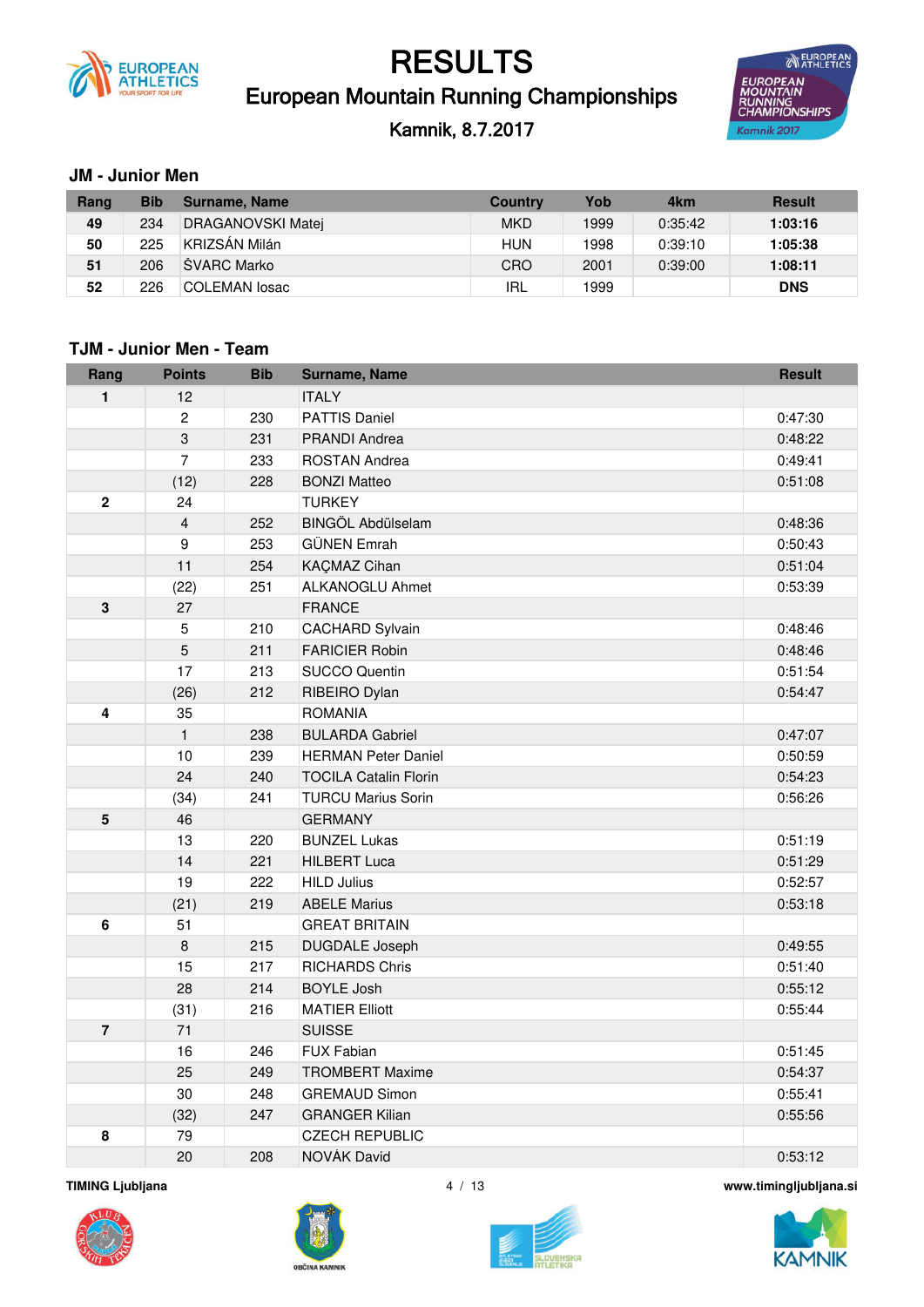

### European Mountain Running Championships RESULTS

Kamnik, 8.7.2017



#### **TJM - Junior Men - Team**

| Rang            | <b>Points</b> | <b>Bib</b> | <b>Surname, Name</b> | <b>Result</b> |
|-----------------|---------------|------------|----------------------|---------------|
|                 | 23            | 207        | KAČEROVSKÝ Michal    | 0:54:15       |
|                 | 36            | 209        | POŽÁR Borek          | 0:57:22       |
| 9               | 105           |            | <b>AUSTRIA</b>       |               |
|                 | 27            | 200        | MAYERHOFER Stefan    | 0:55:11       |
|                 | 35            | 202        | PÖLZGUTTER Christoph | 0:56:56       |
|                 | 43            | 201        | <b>POHN Florian</b>  | 0:59:13       |
| 10              | 124           |            | <b>HUNGARY</b>       |               |
|                 | 29            | 224        | <b>JACSEV Sámuel</b> | 0:55:40       |
|                 | 45            | 223        | <b>IVÁN Levente</b>  | 1:00:26       |
|                 | 50            | 225        | KRIZSÁN Milán        | 1:05:38       |
| 11              | 127           |            | <b>SLOVENIA</b>      |               |
|                 | 41            | 242        | <b>HABJAN Tine</b>   | 0:58:36       |
|                 | 42            | 245        | URŠIČ Nejc           | 0:58:50       |
|                 | 44            | 243        | <b>HREN Tine</b>     | 0:59:46       |
|                 | (48)          | 244        | SUŠNIK Rok           | 1:02:04       |
| 12 <sup>2</sup> | 137           |            | <b>CROATIA</b>       |               |
|                 | 40            | 204        | HADAŠ Frano          | 0:58:26       |
|                 | 46            | 205        | KATIĆ Borna          | 1:00:44       |
|                 | 51            | 206        | ŠVARC Marko          | 1:08:11       |

#### **SW - Senior Women**

| Rang            | <b>Bib</b> | <b>Surname, Name</b>        | <b>Country</b> | Yob  | 4km     | <b>Result</b> |
|-----------------|------------|-----------------------------|----------------|------|---------|---------------|
| 1               | 362        | <b>MATHYS Maude</b>         | <b>SUI</b>     | 1984 | 0:28:16 | 0:49:30       |
| $\mathbf 2$     | 323        | <b>TUNSTALL Sarah</b>       | <b>GBR</b>     | 1986 | 0:28:43 | 0:50:51       |
| 3               | 300        | <b>MAYR Andrea</b>          | <b>AUT</b>     | 1979 | 0:29:28 | 0:51:43       |
| 4               | 348        | <b>KYTE Karoline Holsen</b> | <b>NOR</b>     | 1993 | 0:30:37 | 0:53:16       |
| $5\phantom{.0}$ | 325        | <b>WILKINSON Victoria</b>   | <b>GBR</b>     | 1978 | 0:30:40 | 0:54:05       |
| 6               | 336        | <b>BELOTTI Valentina</b>    | <b>ITA</b>     | 1980 | 0:30:34 | 0:54:30       |
| 7               | 319        | <b>MOLLARET Axelle</b>      | <b>FRA</b>     | 1992 | 0:30:38 | 0:54:37       |
| 8               | 328        | SIEGEL Monique              | <b>GER</b>     | 1989 | 0:31:19 | 0:55:21       |
| 9               | 365        | <b>SCHWAIGER Silvia</b>     | <b>SVK</b>     | 1981 | 0:31:32 | 0:55:27       |
| 10              | 303        | <b>ILLES Sandrina</b>       | <b>AUT</b>     | 1986 | 0:31:48 | 0:55:39       |
| 11              | 337        | <b>BOTTARELLI Sara</b>      | <b>ITA</b>     | 1990 | 0:31:55 | 0:55:44       |
| 12              | 321        | <b>HILLAND Rebecca</b>      | <b>GBR</b>     | 1980 | 0:31:41 | 0:55:49       |
| 13              | 347        | <b>DVERGSDAL Eli Anne</b>   | <b>NOR</b>     | 1991 | 0:31:38 | 0:55:56       |
| 14              | 327        | <b>NOLL Melanie</b>         | <b>GER</b>     | 1984 | 0:32:03 | 0:56:10       |
| 14              | 312        | HLOUŠKOVÁ Monika            | <b>CZE</b>     | 1985 | 0:31:55 | 0:56:10       |
| 16              | 338        | <b>GAGGI Alice</b>          | <b>ITA</b>     | 1987 | 0:32:14 | 0:56:18       |
| 17              | 316        | GÓMEZ Raquel                | <b>ESP</b>     | 1982 | 0:33:00 | 0:57:01       |
| 18              | 315        | SCHORNA-MATYÁSOVÁ Pavla     | CZE            | 1980 | 0:32:23 | 0:57:03       |
| 18              | 333        | <b>MCCORMACK Sarah</b>      | <b>IRL</b>     | 1986 | 0:32:09 | 0:57:03       |
| 20              | 313        | MARŠÁNOVÁ Lucie             | CZE            | 1990 | 0:32:41 | 0:57:15       |
| 21              | 350        | <b>CELINSKA Anna</b>        | <b>POL</b>     | 1979 | 0:32:24 | 0:57:25       |
| 22              | 320        | <b>ROCHE Adeline</b>        | <b>FRA</b>     | 1984 | 0:33:03 | 0:57:35       |







**TIMING Ljubljana** 5 / 13 **www.timingljubljana.si**

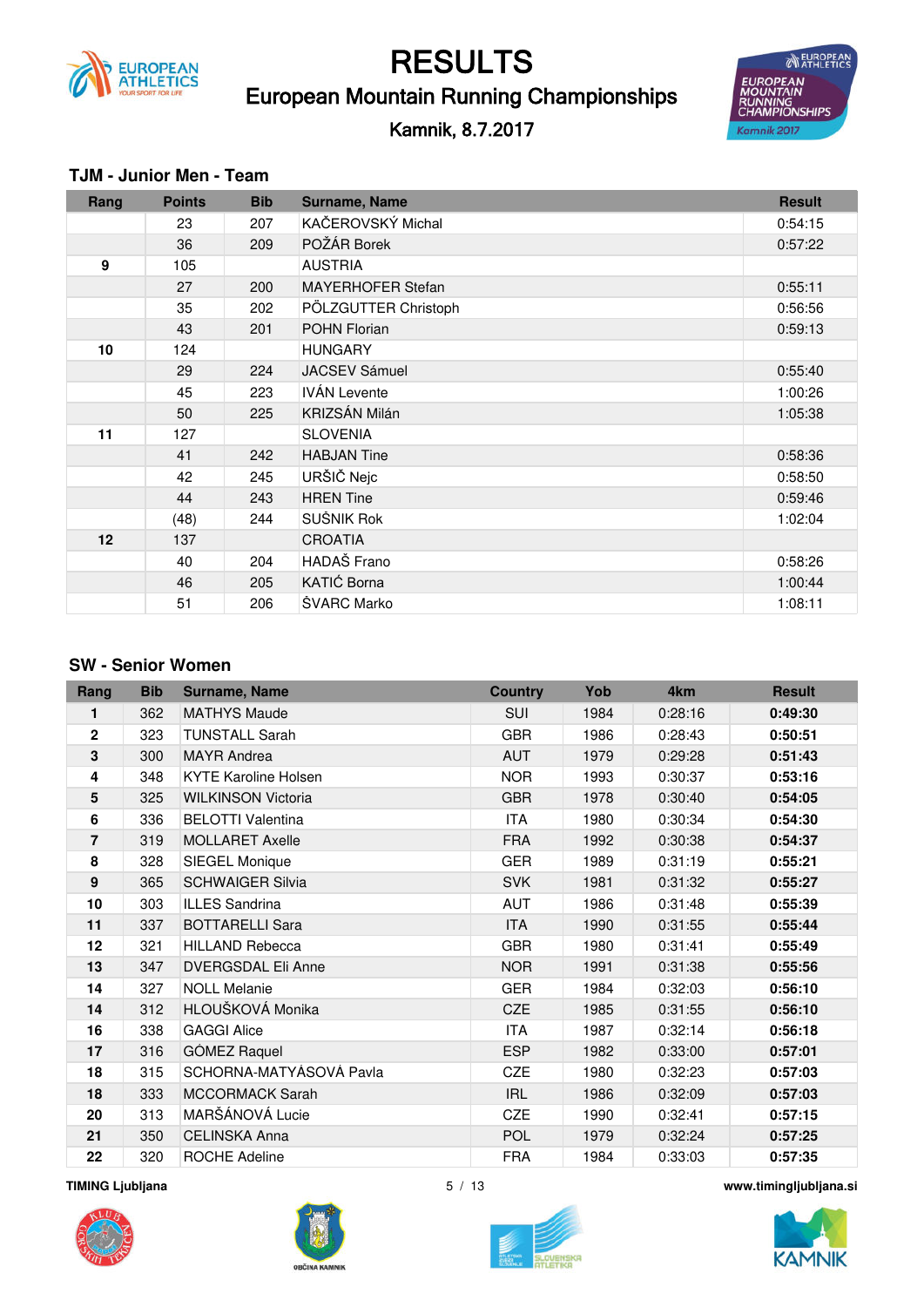

### European Mountain Running Championships

Kamnik, 8.7.2017



#### **SW** - Senior Women

| Rang | <b>Bib</b> | <b>Surname, Name</b>       | <b>Country</b> | Yob  | 4km     | <b>Result</b> |
|------|------------|----------------------------|----------------|------|---------|---------------|
| 23   | 352        | STELMACH-STAWCZYK Dominika | <b>POL</b>     | 1982 | 0:32:46 | 0:57:55       |
| 24   | 355        | <b>MARTINHO Carla</b>      | <b>POR</b>     | 1976 | 0:33:14 | 0:58:16       |
| 25   | 354        | <b>MADUREIRA Rosa</b>      | <b>POR</b>     | 1977 | 0:33:24 | 0:58:18       |
| 26   | 339        | <b>GALASSI</b> Samantha    | <b>ITA</b>     | 1988 | 0:32:42 | 0:58:41       |
| 27   | 301        | <b>FREITAG Karin</b>       | AUT            | 1980 | 0:33:45 | 0:58:47       |
| 28   | 324        | <b>WALSHAW Katie</b>       | <b>GBR</b>     | 1984 | 0:33:28 | 0:59:23       |
| 29   | 334        | <b>MULLIGAN Sarah</b>      | <b>IRL</b>     | 1986 | 0:33:44 | 0:59:36       |
| 30   | 309        | <b>BELUŠIC Barbara</b>     | CRO            | 1981 | 0:34:40 | 0:59:48       |
| 31   | 318        | <b>JEANNIER Céline</b>     | <b>FRA</b>     | 1979 | 0:33:10 | 0:59:53       |
| 32   | 314        | NOVÁKOVÁ Petra             | CZE            | 1993 | 0:34:16 | 1:00:13       |
| 33   | 349        | LILLESKARE Anita Iversen   | <b>NOR</b>     | 1978 | 0:33:58 | 1:00:41       |
| 34   | 364        | KOVALANČÍKOVÁ Lucia        | <b>SVK</b>     | 1993 | 0:34:26 | 1:00:50       |
| 35   | 307        | <b>NINEVA Marinela</b>     | <b>BUL</b>     | 1993 | 0:34:26 | 1:01:03       |
| 36   | 302        | <b>HAUSER Alexandra</b>    | AUT            | 1995 | 0:35:37 | 1:01:13       |
| 37   | 306        | NEDYALKOVA Maia            | <b>BUL</b>     | 1990 | 0:34:33 | 1:01:27       |
| 38   | 330        | <b>HORVÁTH Tímea</b>       | <b>HUN</b>     | 1994 | 0:35:22 | 1:01:32       |
| 39   | 363        | DURCOVÁ Zuzana             | <b>SVK</b>     | 1996 | 0:35:37 | 1:01:38       |
| 40   | 351        | LEWANDOWSKA Edyta          | <b>POL</b>     | 1980 | 0:35:07 | 1:01:49       |
| 41   | 358        | <b>LEMUT Klementina</b>    | <b>SLO</b>     | 1981 | 0:35:19 | 1:02:00       |
| 42   | 356        | <b>NUNES Joana</b>         | <b>POR</b>     | 1985 | 0:35:05 | 1:02:05       |
| 43   | 311        | <b>TOMAS Anda</b>          | CRO            | 1993 | 0:35:49 | 1:02:24       |
| 44   | 367        | <b>KARATAS Nursel</b>      | <b>TUR</b>     | 1988 | 0:36:01 | 1:02:48       |
| 45   | 361        | JOVANOVIĆ Nevena           | <b>SRB</b>     | 1988 | 0:35:38 | 1:02:51       |
| 46   | 357        | <b>KOLIGAR Mojca</b>       | <b>SLO</b>     | 1982 | 0:35:23 | 1:02:56       |
| 47   | 342        | POP ARSOVA Andrijana       | <b>MKD</b>     | 1990 | 0:35:57 | 1:03:05       |
| 48   | 332        | <b>DEVLIN Niamh</b>        | <b>IRL</b>     | 1984 | 0:36:26 | 1:03:22       |
| 49   | 304        | <b>BALANCIER Sarah</b>     | <b>BEL</b>     | 1984 | 0:35:53 | 1:03:35       |
| 50   | 317        | <b>JAMSIN Lucie</b>        | <b>FRA</b>     | 1989 | 0:35:56 | 1:04:35       |
| 51   | 360        | TUŠAR Mihaela              | <b>SLO</b>     | 1966 | 0:36:49 | 1:05:31       |
| 52   | 305        | DE SADELEER Petra          | <b>BEL</b>     | 1991 | 0:38:09 | 1:06:54       |
| 53   | 335        | <b>BEN AMI Hana</b>        | <b>ISR</b>     | 1989 | 0:38:03 | 1:07:22       |
| 54   | 329        | <b>BENKÓ Gabriella</b>     | <b>HUN</b>     | 1969 | 0:38:41 | 1:07:30       |
| 55   | 359        | PEPERKO Maja               | <b>SLO</b>     | 1986 | 0:38:31 | 1:08:01       |
| 56   | 353        | <b>AZEVEDO Elisabete</b>   | <b>POR</b>     | 1981 | 0:39:14 | 1:09:17       |
| 57   | 308        | <b>BELOVIĆ Valentina</b>   | CRO            | 1990 | 0:39:00 | 1:09:37       |
| 58   | 344        | STOJANOVSKA Marija         | <b>MKD</b>     | 1995 | 0:40:10 | 1:10:02       |
| 59   | 310        | <b>KOKAN Katarina</b>      | CRO            | 1971 | 0:40:15 | 1:10:19       |
| 60   | 346        | SATARIANO Angele           | <b>MLT</b>     | 1988 | 0:42:16 | 1:13:18       |
| 61   | 345        | <b>CAMILLERI Monalisa</b>  | <b>MLT</b>     | 1991 | 0:42:40 | 1:15:02       |
| 62   | 331        | ZÓLYOMI Kinga              | <b>HUN</b>     | 1976 | 0:43:13 | 1:16:17       |
| 63   | 343        | RISTIKJ Milijana           | <b>MKD</b>     | 1994 | 0:44:39 | 1:18:43       |
| 64   | 368        | SHOZDA Nataliya            | <b>UKR</b>     | 1997 | 0:44:51 | 1:20:20       |







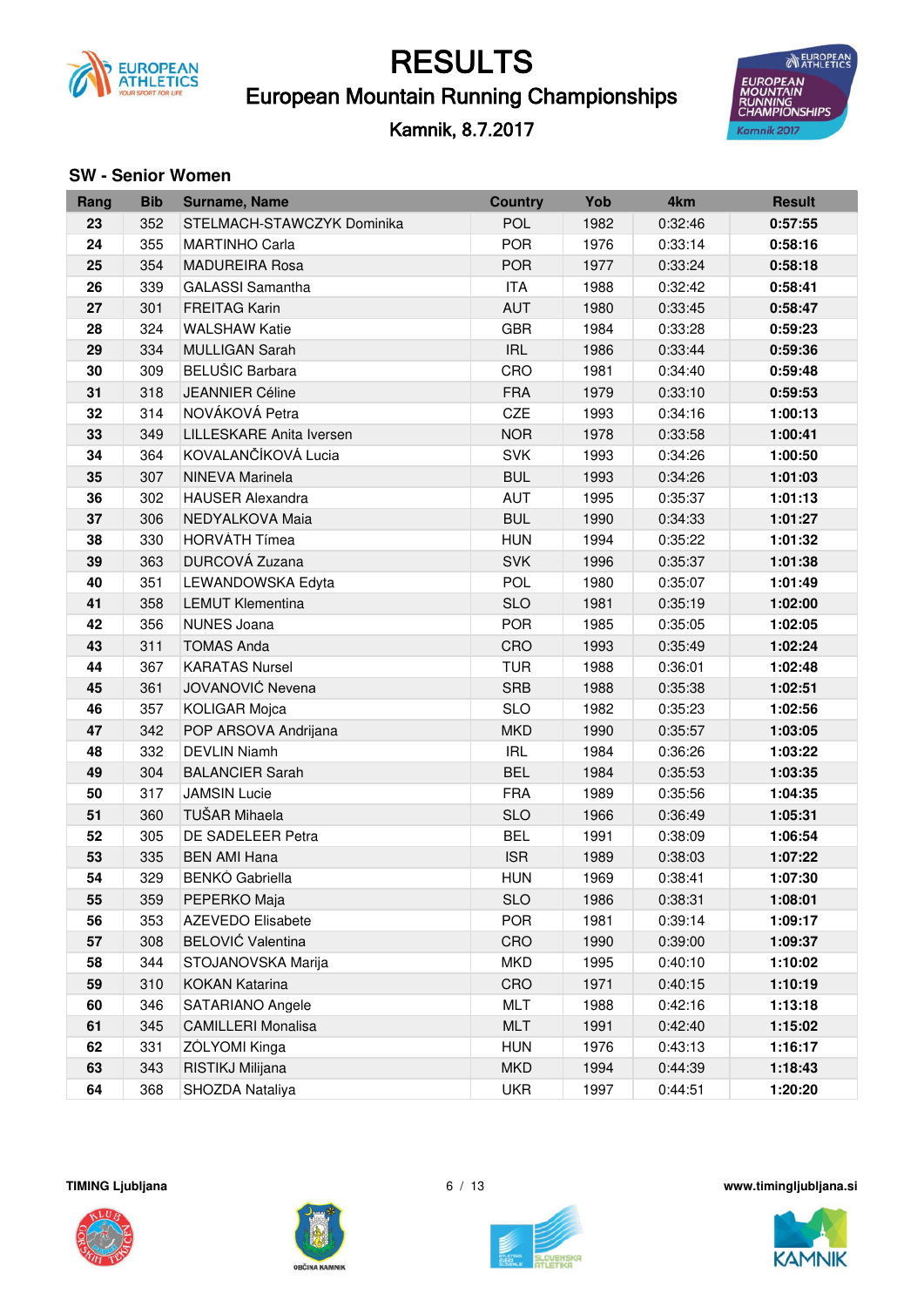

European Mountain Running Championships

#### Kamnik, 8.7.2017



| Rang             | <b>Points</b>           | <b>Bib</b> | Surname, Name                                      | <b>Result</b>      |
|------------------|-------------------------|------------|----------------------------------------------------|--------------------|
| 1                | 19                      |            | <b>GREAT BRITAIN</b>                               |                    |
|                  | $\overline{c}$          | 323        | <b>TUNSTALL Sarah</b>                              | 0:50:51            |
|                  | 5                       | 325        | <b>WILKINSON Victoria</b>                          | 0:54:05            |
|                  | 12                      | 321        | <b>HILLAND Rebecca</b>                             | 0:55:49            |
|                  | (28)                    | 324        | <b>WALSHAW Katie</b>                               | 0:59:23            |
| $\mathbf 2$      | 33                      |            | <b>ITALY</b>                                       |                    |
|                  | 6                       | 336        | <b>BELOTTI Valentina</b>                           | 0:54:30            |
|                  | 11                      | 337        | <b>BOTTARELLI Sara</b>                             | 0:55:44            |
|                  | 16                      | 338        | <b>GAGGI Alice</b>                                 | 0:56:18            |
|                  | (26)                    | 339        | <b>GALASSI</b> Samantha                            | 0:58:41            |
| 3                | 40                      |            | <b>AUSTRIA</b>                                     |                    |
|                  | 3                       | 300        | <b>MAYR</b> Andrea                                 | 0:51:43            |
|                  | 10                      | 303        | <b>ILLES Sandrina</b>                              | 0:55:39            |
|                  | 27                      | 301        | <b>FREITAG Karin</b>                               | 0:58:47            |
|                  | (36)                    | 302        | <b>HAUSER Alexandra</b>                            | 1:01:13            |
| 4                | 50                      |            | <b>NORWAY</b>                                      |                    |
|                  | $\overline{\mathbf{4}}$ | 348        | <b>KYTE Karoline Holsen</b>                        | 0:53:16            |
|                  | 13                      | 347        | <b>DVERGSDAL Eli Anne</b>                          | 0:55:56            |
|                  | 33                      | 349        | <b>LILLESKARE Anita Iversen</b>                    | 1:00:41            |
| 5                | 52                      |            | <b>CZECH REPUBLIC</b>                              |                    |
|                  | 14                      | 312        | HLOUŠKOVÁ Monika                                   | 0:56:10            |
|                  | 18                      | 315        | SCHORNA-MATYÁSOVÁ Pavla                            | 0:57:03            |
|                  | 20                      | 313        | MARŠÁNOVÁ Lucie                                    | 0:57:15            |
|                  | (32)                    | 314        | NOVÁKOVÁ Petra                                     | 1:00:13            |
| 6                | 60                      |            | <b>FRANCE</b>                                      |                    |
|                  | $\overline{7}$          | 319        | <b>MOLLARET Axelle</b>                             | 0:54:37            |
|                  | 22                      | 320        | <b>ROCHE Adeline</b>                               | 0:57:35            |
|                  | 31                      | 318        | <b>JEANNIER Céline</b>                             | 0:59:53            |
| $\overline{7}$   | 82                      |            | <b>SLOVAKIA</b>                                    |                    |
|                  | 9                       | 365        | <b>SCHWAIGER Silvia</b>                            | 0:55:27            |
|                  | 34                      | 364        | KOVALANČÍKOVÁ Lucia                                | 1:00:50            |
|                  | 39                      | 363        | DURCOVÁ Zuzana                                     | 1:01:38            |
| 8                | 84                      |            | <b>POLAND</b>                                      |                    |
|                  | 21                      | 350        | <b>CELINSKA Anna</b><br>STELMACH-STAWCZYK Dominika | 0:57:25            |
|                  | 23<br>40                | 352<br>351 | LEWANDOWSKA Edyta                                  | 0:57:55<br>1:01:49 |
| $\boldsymbol{9}$ | 91                      |            | <b>PORTUGAL</b>                                    |                    |
|                  | 24                      | 355        | <b>MARTINHO Carla</b>                              | 0:58:16            |
|                  | 25                      | 354        | <b>MADUREIRA Rosa</b>                              | 0:58:18            |
|                  | 42                      | 356        | <b>NUNES Joana</b>                                 | 1:02:05            |
|                  | (56)                    | 353        | <b>AZEVEDO Elisabete</b>                           | 1:09:17            |
| 10               | 95                      |            | <b>IRELAND</b>                                     |                    |
|                  | 18                      | 333        | <b>MCCORMACK Sarah</b>                             | 0:57:03            |
|                  | 29                      | 334        | <b>MULLIGAN Sarah</b>                              | 0:59:36            |
|                  | 48                      | 332        | <b>DEVLIN Niamh</b>                                | 1:03:22            |
|                  |                         |            |                                                    |                    |

#### **TSW - Senior Women - Team**







**TIMING Ljubljana** 7 / 13 **www.timingljubljana.si**

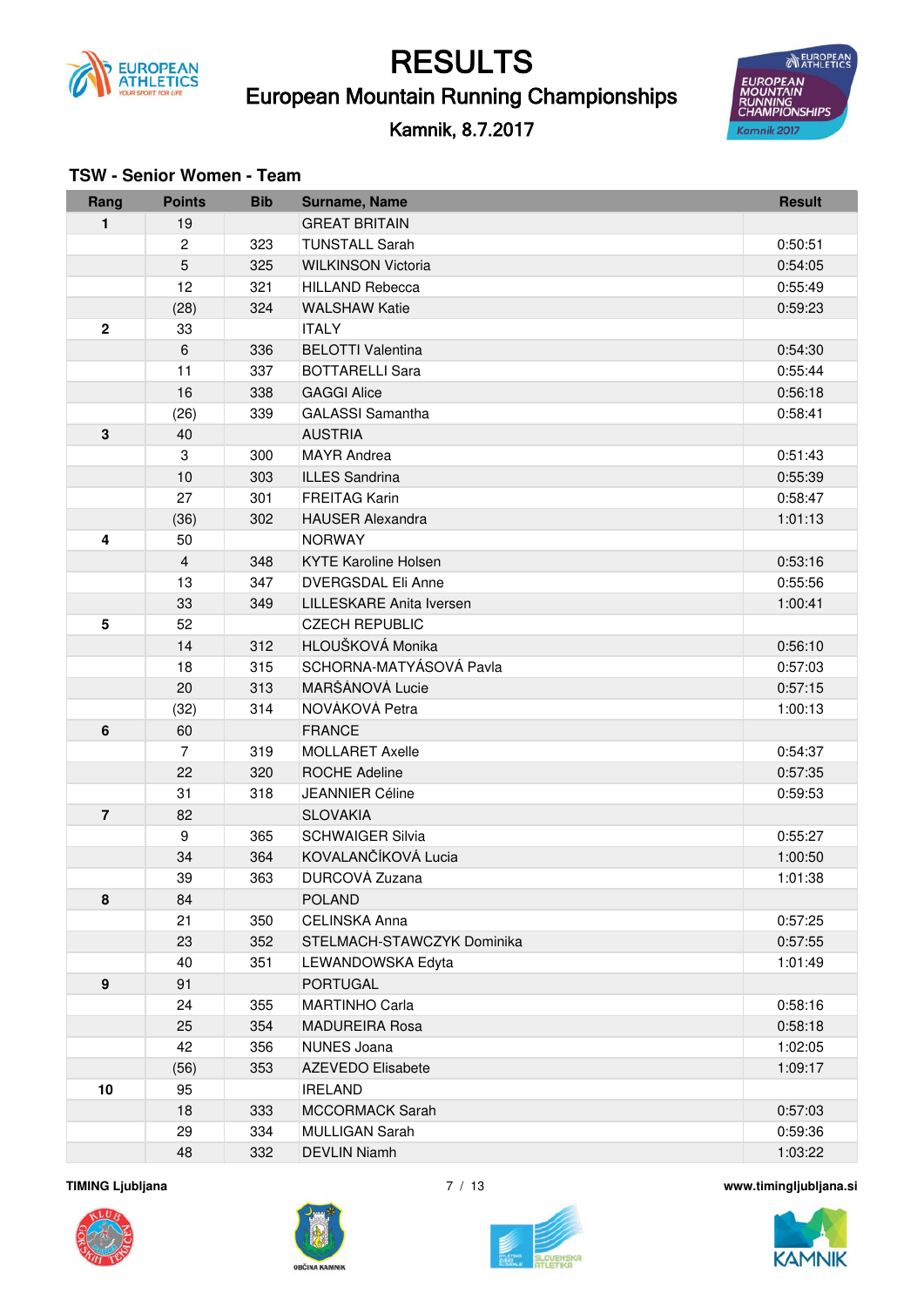

### European Mountain Running Championships RESULTS

### Kamnik, 8.7.2017



#### **TSW - Senior Women - Team**

| Rang | <b>Points</b> | <b>Bib</b> | Surname, Name            | <b>Result</b> |
|------|---------------|------------|--------------------------|---------------|
|      | (50)          | 317        | <b>JAMSIN Lucie</b>      | 1:04:35       |
| 11   | 130           |            | <b>CROATIA</b>           |               |
|      | 30            | 309        | <b>BELUŠIC Barbara</b>   | 0:59:48       |
|      | 43            | 311        | <b>TOMAS Anda</b>        | 1:02:24       |
|      | 57            | 308        | <b>BELOVIĆ Valentina</b> | 1:09:37       |
|      | (59)          | 310        | <b>KOKAN Katarina</b>    | 1:10:19       |
| 12   | 138           |            | <b>SLOVENIA</b>          |               |
|      | 41            | 358        | <b>LEMUT Klementina</b>  | 1:02:00       |
|      | 46            | 357        | <b>KOLIGAR Mojca</b>     | 1:02:56       |
|      | 51            | 360        | TUŠAR Mihaela            | 1:05:31       |
|      | (55)          | 359        | PEPERKO Maja             | 1:08:01       |
| 13   | 154           |            | <b>HUNGARY</b>           |               |
|      | 38            | 330        | <b>HORVÁTH Tímea</b>     | 1:01:32       |
|      | 54            | 329        | <b>BENKÓ Gabriella</b>   | 1:07:30       |
|      | 62            | 331        | ZÓLYOMI Kinga            | 1:16:17       |
| 14   | 168           |            | <b>MACEDONIA</b>         |               |
|      | 47            | 342        | POP ARSOVA Andrijana     | 1:03:05       |
|      | 58            | 344        | STOJANOVSKA Marija       | 1:10:02       |
|      | 63            | 343        | RISTIKJ Milijana         | 1:18:43       |

#### **SM - Senior Men**

| Rang           | <b>Bib</b> | Surname, Name            | <b>Country</b> | Yob  | 4 <sub>km</sub> | 8km     | <b>Result</b> |
|----------------|------------|--------------------------|----------------|------|-----------------|---------|---------------|
| 1              | 439        | <b>CHEVRIER Xavier</b>   | <b>ITA</b>     | 1990 | 0:17:17         | 0:43:09 | 1:02:51       |
| $\mathbf{2}$   | 457        | <b>SARAIVA Luís</b>      | <b>POR</b>     | 1993 | 0:17:17         | 0:43:41 | 1:03:34       |
| 3              | 443        | <b>PUPPI Francesco</b>   | <b>ITA</b>     | 1992 | 0:17:24         | 0:43:40 | 1:03:35       |
| 4              | 416        | <b>MEYSSAT Emmanuel</b>  | <b>FRA</b>     | 1980 | 0:17:30         | 0:44:03 | 1:04:10       |
| 5              | 418        | <b>ZAGO Didier</b>       | <b>FRA</b>     | 1977 | 0:17:17         | 0:43:50 | 1:04:30       |
| 6              | 451        | <b>BUGGE Johan</b>       | <b>NOR</b>     | 1991 | 0:17:05         | 0:43:23 | 1:04:39       |
| $\overline{7}$ | 420        | <b>DOUGLAS Andrew</b>    | <b>GBR</b>     | 1986 | 0:17:19         | 0:44:33 | 1:04:51       |
| 8              | 417        | RANCON Julien            | <b>FRA</b>     | 1980 | 0:17:30         | 0:44:37 | 1:05:05       |
| 9              | 415        | <b>DEMURE Fabien</b>     | <b>FRA</b>     | 1987 | 0:17:45         | 0:44:38 | 1:05:24       |
| 10             | 414        | <b>MENESES</b> Enrique   | <b>ESP</b>     | 1973 | 0:17:30         | 0:44:55 | 1:05:49       |
| 11             | 413        | KRUPIČKA Robert          | <b>CZE</b>     | 1978 | 0:17:48         | 0:45:17 | 1:06:13       |
| 12             | 466        | <b>SCHMID Jonathan</b>   | SUI            | 1992 | 0:17:30         | 0:45:30 | 1:06:16       |
| 13             | 438        | <b>BALDACCINI Alex</b>   | <b>ITA</b>     | 1988 | 0:17:43         | 0:45:20 | 1:06:22       |
| 14             | 454        | PRZEDWOJEWSKI Bartłomiej | <b>POL</b>     | 1993 | 0:17:28         | 0:45:19 | 1:06:52       |
| 15             | 427        | <b>ZEUS Maximilian</b>   | <b>GER</b>     | 1995 | 0:17:43         | 0:45:48 | 1:07:12       |
| 16             | 411        | JANŮ Jan                 | <b>CZE</b>     | 1993 | 0:17:18         | 0:45:32 | 1:07:35       |
| 17             | 402        | <b>LECHLEITNER Simon</b> | <b>AUT</b>     | 1979 | 0:18:01         | 0:46:11 | 1:07:48       |
| 18             | 440        | <b>MAESTRI Cesare</b>    | <b>ITA</b>     | 1993 | 0:17:44         | 0:46:24 | 1:08:09       |
| 19             | 455        | CARVALHO José            | <b>POR</b>     | 1981 | 0:17:51         | 0:46:42 | 1:08:17       |
| 20             | 468        | <b>ARSLAN Ahmet</b>      | <b>TUR</b>     | 1986 | 0:17:41         | 0:45:09 | 1:08:21       |
| 21             | 461        | <b>CVET Miran</b>        | <b>SLO</b>     | 1968 | 0:17:48         | 0:46:26 | 1:08:22       |
| 22             | 465        | LUSTENBERGER Stefan      | SUI            | 1994 | 0:17:43         | 0:46:29 | 1:08:33       |







**TIMING Ljubljana** 8 / 13 **www.timingljubljana.si**

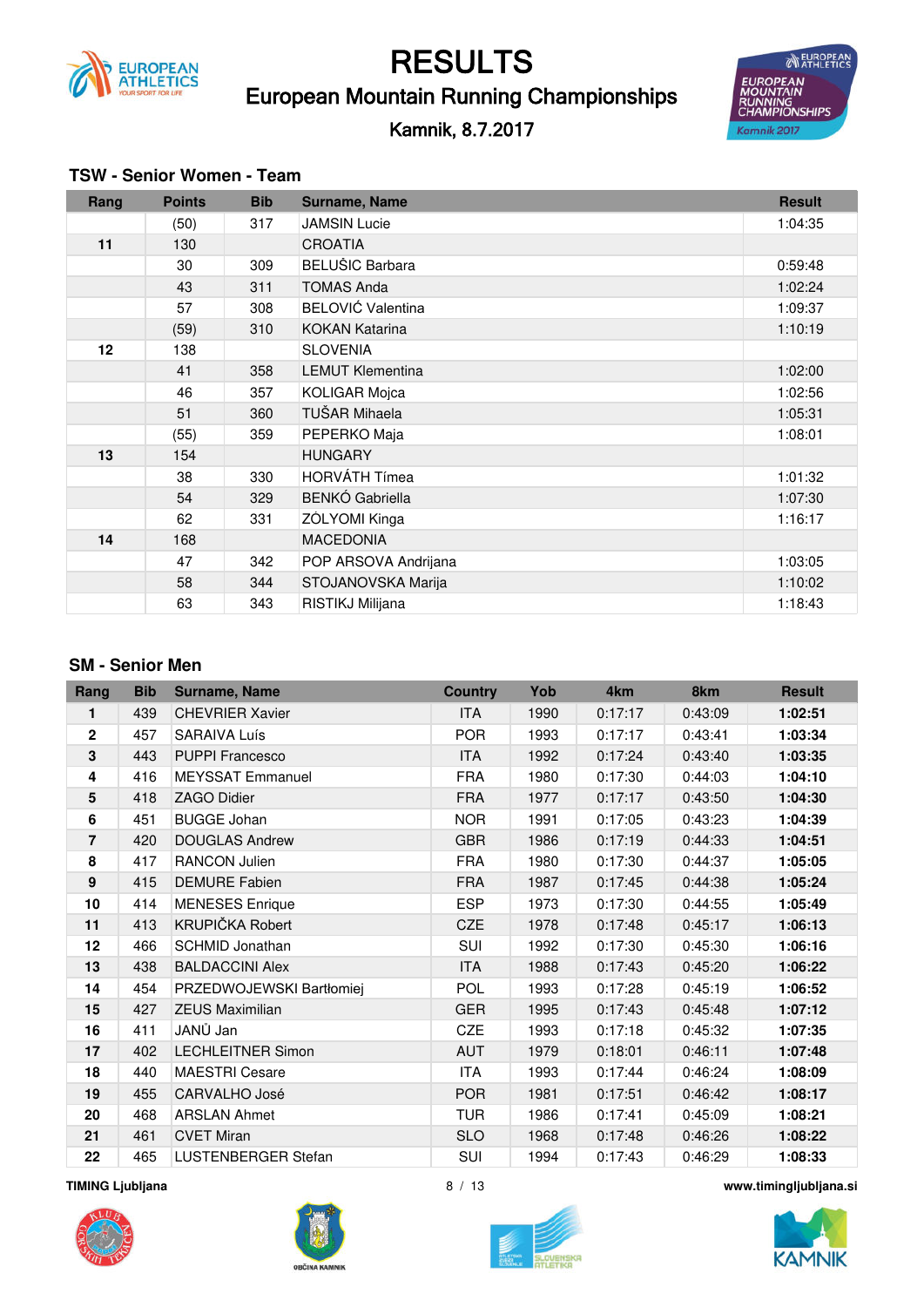

### European Mountain Running Championships

Kamnik, 8.7.2017



#### **SM - Senior Men**

| Rang | <b>Bib</b> | Surname, Name                      | <b>Country</b> | Yob  | 4km     | 8km     | <b>Result</b> |
|------|------------|------------------------------------|----------------|------|---------|---------|---------------|
| 23   | 432        | <b>CONROY</b> lan                  | <b>IRL</b>     | 1980 | 0:17:49 | 0:46:32 | 1:09:02       |
| 24   | 426        | <b>KRIEGHOFF Marcel</b>            | <b>GER</b>     | 1984 | 0:17:50 | 0:47:08 | 1:09:25       |
| 25   | 463        | <b>EGLI Pascal</b>                 | SUI            | 1988 | 0:18:07 | 0:47:03 | 1:09:31       |
| 26   | 470        | <b>BOZKURT Ferhat</b>              | <b>TUR</b>     | 1997 | 0:17:16 | 0:47:06 | 1:09:38       |
| 27   | 452        | <b>TENGSAREID Torstein</b>         | <b>NOR</b>     | 1989 | 0:17:56 | 0:47:05 | 1:09:41       |
| 28   | 421        | <b>FARRELL Chris</b>               | <b>GBR</b>     | 1985 | 0:17:55 | 0:47:31 | 1:09:47       |
| 29   | 419        | <b>ARTHUR Chris</b>                | <b>GBR</b>     | 1985 | 0:17:47 | 0:47:55 | 1:09:49       |
| 30   | 460        | <b>BREGAR Gasper</b>               | <b>SLO</b>     | 1990 | 0:18:28 | 0:48:09 | 1:10:22       |
| 31   | 425        | <b>HOFFMANN Benedikt</b>           | <b>GER</b>     | 1985 | 0:18:23 | 0:48:09 | 1:10:32       |
| 32   | 434        | <b>MACMAHON Brian</b>              | <b>IRL</b>     | 1982 | 0:18:10 | 0:47:30 | 1:10:40       |
| 33   | 435        | <b>RYAN Mark</b>                   | <b>IRL</b>     | 1978 | 0:18:24 | 0:48:17 | 1:10:47       |
| 34   | 464        | <b>LUSTENBERGER Daniel</b>         | SUI            | 1992 | 0:17:49 | 0:47:59 | 1:11:04       |
| 35   | 450        | <b>AARVIK Stian Øvergaard</b>      | <b>NOR</b>     | 1997 | 0:17:44 | 0:49:04 | 1:11:06       |
| 36   | 405        | <b>OOSTERLINCK Ward</b>            | <b>BEL</b>     | 1993 | 0:18:23 | 0:48:18 | 1:11:28       |
| 37   | 456        | <b>LOPES Carlos</b>                | <b>POR</b>     | 1981 | 0:18:24 | 0:48:54 | 1:11:33       |
| 38   | 467        | <b>VANKO Miroslav</b>              | <b>SVK</b>     | 1973 | 0:18:52 | 0:48:58 | 1:11:59       |
| 39   | 469        | <b>AVCI Orhan</b>                  | <b>TUR</b>     | 1993 | 0:18:15 | 0:49:29 | 1:12:18       |
| 40   | 406        | <b>PIERRON Olivier</b>             | <b>BEL</b>     | 1974 | 0:19:11 | 0:49:35 | 1:12:22       |
| 41   | 459        | <b>BRATINA Rok</b>                 | <b>SLO</b>     | 1994 | 0:18:26 | 0:49:20 | 1:12:33       |
| 42   | 422        | <b>SMITH Chris</b>                 | <b>GBR</b>     | 1975 | 0:17:20 | 0:46:33 | 1:13:02       |
| 43   | 424        | <b>BIENENFELD Davor Aaron</b>      | <b>GER</b>     | 1997 | 0:17:55 | 0:48:59 | 1:13:08       |
| 44   | 410        | <b>CHRASCINA Marek</b>             | CZE            | 1997 | 0:18:24 | 0:48:59 | 1:13:20       |
| 45   | 453        | JASTRZĘBSKI Kamil                  | <b>POL</b>     | 1992 | 0:18:00 | 0:49:16 | 1:13:43       |
| 46   | 462        | KOVAČIČ Luka                       | <b>SLO</b>     | 1995 | 0:19:27 | 0:50:16 | 1:14:05       |
| 47   | 446        | <b>RANCIC Milosh</b>               | <b>MKD</b>     | 1992 | 0:18:37 | 0:50:13 | 1:14:19       |
| 48   | 401        | <b>INNERHOFER Manuel</b>           | <b>AUT</b>     | 1995 | 0:17:45 | 0:50:10 | 1:15:07       |
| 49   | 472        | RASCHUPKIN Sergii                  | <b>UKR</b>     | 1990 | 0:19:10 | 0:50:23 | 1:15:29       |
| 50   | 408        | ŠPOLJAR Nikola                     | CRO            | 1991 | 0:18:59 | 0:52:02 | 1:16:38       |
| 51   | 407        | <b>GORIČANEC Igor</b>              | CRO            | 1985 | 0:19:53 | 0:52:54 | 1:16:48       |
| 52   | 471        | KARAGÖZ Ramazan                    | <b>TUR</b>     | 1997 | 0:18:08 | 0:52:58 | 1:16:54       |
| 53   | 433        | <b>HANNA Zak</b>                   | <b>IRL</b>     | 1995 | 0:19:19 | 0:50:55 | 1:17:06       |
| 54   | 430        | KHÓOR Bence                        | <b>HUN</b>     | 1984 | 0:19:58 | 0:53:20 | 1:17:50       |
| 55   | 412        | KOVÁŘ Jáchym                       | CZE            | 1996 | 0:18:58 | 0:51:12 | 1:17:59       |
| 56   | 404        | <b>DRION DU CHAPIOS Maximilien</b> | <b>BEL</b>     | 1998 | 0:19:00 | 0:52:45 | 1:18:20       |
| 57   | 403        | <b>SCHUMI Bruno</b>                | AUT            | 1984 | 0:19:32 | 0:52:02 | 1:18:32       |
| 58   | 449        | SPITERI Simon                      | <b>MLT</b>     | 1992 | 0:19:58 | 0:54:59 | 1:19:16       |
| 59   | 444        | <b>ANCHEVSKI Atanas</b>            | <b>MKD</b>     | 1992 | 0:19:47 | 0:53:31 | 1:19:52       |
| 60   | 409        | ŽIVKOVIĆ Ante                      | CRO            | 1990 | 0:20:15 | 0:56:24 | 1:20:18       |
| 61   | 428        | FONYÓ Sándor                       | <b>HUN</b>     | 1980 | 0:19:27 | 0:53:46 | 1:20:36       |
| 62   | 445        | MUSLIMI Mudjahid                   | <b>MKD</b>     | 1993 | 0:19:58 | 0:53:54 | 1:20:50       |
| 63   | 431        | SÁGI József                        | <b>HUN</b>     | 1971 | 0:19:42 | 0:54:39 | 1:21:35       |
| 64   | 400        | KËLLEZI Ilir                       | ALB            | 1988 | 0:20:41 | 0:55:05 | 1:22:10       |
| 65   | 436        | <b>MALKA Haim</b>                  | <b>ISR</b>     | 1970 | 0:22:06 | 0:56:53 | 1:22:28       |
| 66   | 429        | <b>GERLEI Tamás</b>                | <b>HUN</b>     | 1969 | 0:21:10 | 0:57:20 | 1:26:00       |
| 67   | 448        | MICALLEF Luke                      | <b>MLT</b>     | 1989 | 0:20:33 | 0:56:41 | 1:27:30       |







**TIMING Ljubljana** 9 / 13 **www.timingljubljana.si**

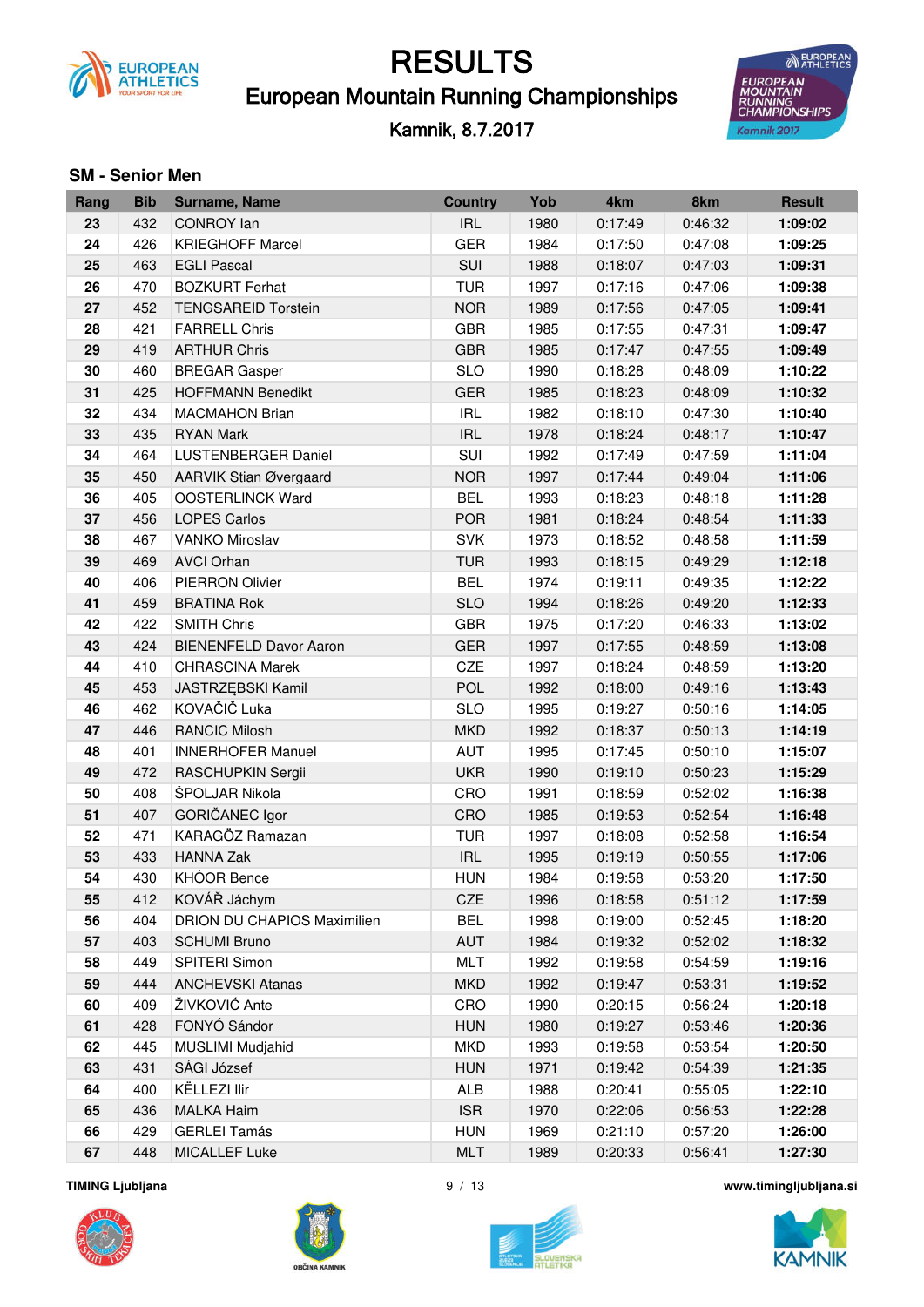

European Mountain Running Championships

Kamnik, 8.7.2017



#### **SM - Senior Men**

| Rang | Bib | Surname, Name | <b>Country</b> | <b>Yob</b> | 4km     | 8km     | <b>Resul</b> |
|------|-----|---------------|----------------|------------|---------|---------|--------------|
| 68   | 437 | MARINA Paul   | <b>ISF</b>     | 1984       | 0:20:56 | 0:56:15 | :28:57       |

#### **TSM - Senior Men - Team**

| Rang             | <b>Points</b>  | <b>Bib</b> | Surname, Name                 | <b>Result</b> |
|------------------|----------------|------------|-------------------------------|---------------|
| 1                | 17             |            | <b>FRANCE</b>                 |               |
|                  | 4              | 416        | <b>MEYSSAT Emmanuel</b>       | 1:04:10       |
|                  | 5              | 418        | <b>ZAGO Didier</b>            | 1:04:30       |
|                  | 8              | 417        | <b>RANCON Julien</b>          | 1:05:05       |
|                  | (9)            | 415        | <b>DEMURE Fabien</b>          | 1:05:24       |
| $\mathbf{2}$     | 17             |            | <b>ITALY</b>                  |               |
|                  | $\mathbf{1}$   | 439        | <b>CHEVRIER Xavier</b>        | 1:02:51       |
|                  | 3              | 443        | <b>PUPPI Francesco</b>        | 1:03:35       |
|                  | 13             | 438        | <b>BALDACCINI Alex</b>        | 1:06:22       |
|                  | (18)           | 440        | <b>MAESTRI Cesare</b>         | 1:08:09       |
| 3                | 58             |            | <b>PORTUGAL</b>               |               |
|                  | $\overline{c}$ | 457        | <b>SARAIVA Luís</b>           | 1:03:34       |
|                  | 19             | 455        | <b>CARVALHO José</b>          | 1:08:17       |
|                  | 37             | 456        | <b>LOPES Carlos</b>           | 1:11:33       |
| 4                | 59             |            | <b>SUISSE</b>                 |               |
|                  | 12             | 466        | SCHMID Jonathan               | 1:06:16       |
|                  | 22             | 465        | LUSTENBERGER Stefan           | 1:08:33       |
|                  | 25             | 463        | <b>EGLI Pascal</b>            | 1:09:31       |
|                  | (34)           | 464        | <b>LUSTENBERGER Daniel</b>    | 1:11:04       |
| 5                | 64             |            | <b>GREAT BRITAIN</b>          |               |
|                  | $\overline{7}$ | 420        | <b>DOUGLAS Andrew</b>         | 1:04:51       |
|                  | 28             | 421        | <b>FARRELL Chris</b>          | 1:09:47       |
|                  | 29             | 419        | <b>ARTHUR Chris</b>           | 1:09:49       |
|                  | (42)           | 422        | <b>SMITH Chris</b>            | 1:13:02       |
| 6                | 68             |            | <b>NORWAY</b>                 |               |
|                  | 6              | 451        | <b>BUGGE Johan</b>            | 1:04:39       |
|                  | 27             | 452        | <b>TENGSAREID Torstein</b>    | 1:09:41       |
|                  | 35             | 450        | <b>AARVIK Stian Overgaard</b> | 1:11:06       |
| $\overline{7}$   | 70             |            | <b>GERMANY</b>                |               |
|                  | 15             | 427        | <b>ZEUS Maximilian</b>        | 1:07:12       |
|                  | 24             | 426        | <b>KRIEGHOFF Marcel</b>       | 1:09:25       |
|                  | 31             | 425        | <b>HOFFMANN Benedikt</b>      | 1:10:32       |
|                  | (43)           | 424        | <b>BIENENFELD Davor Aaron</b> | 1:13:08       |
| 8                | 71             |            | <b>CZECH REPUBLIC</b>         |               |
|                  | 11             | 413        | <b>KRUPIČKA Robert</b>        | 1:06:13       |
|                  | 16             | 411        | JANŮ Jan                      | 1:07:35       |
|                  | 44             | 410        | <b>CHRASCINA Marek</b>        | 1:13:20       |
|                  | (55)           | 412        | KOVÁŘ Jáchym                  | 1:17:59       |
| $\boldsymbol{9}$ | 85             |            | <b>TURKEY</b>                 |               |
|                  | 20             | 468        | <b>ARSLAN Ahmet</b>           | 1:08:21       |







**TIMING Ljubljana** 10 / 13 **www.timingljubljana.si**

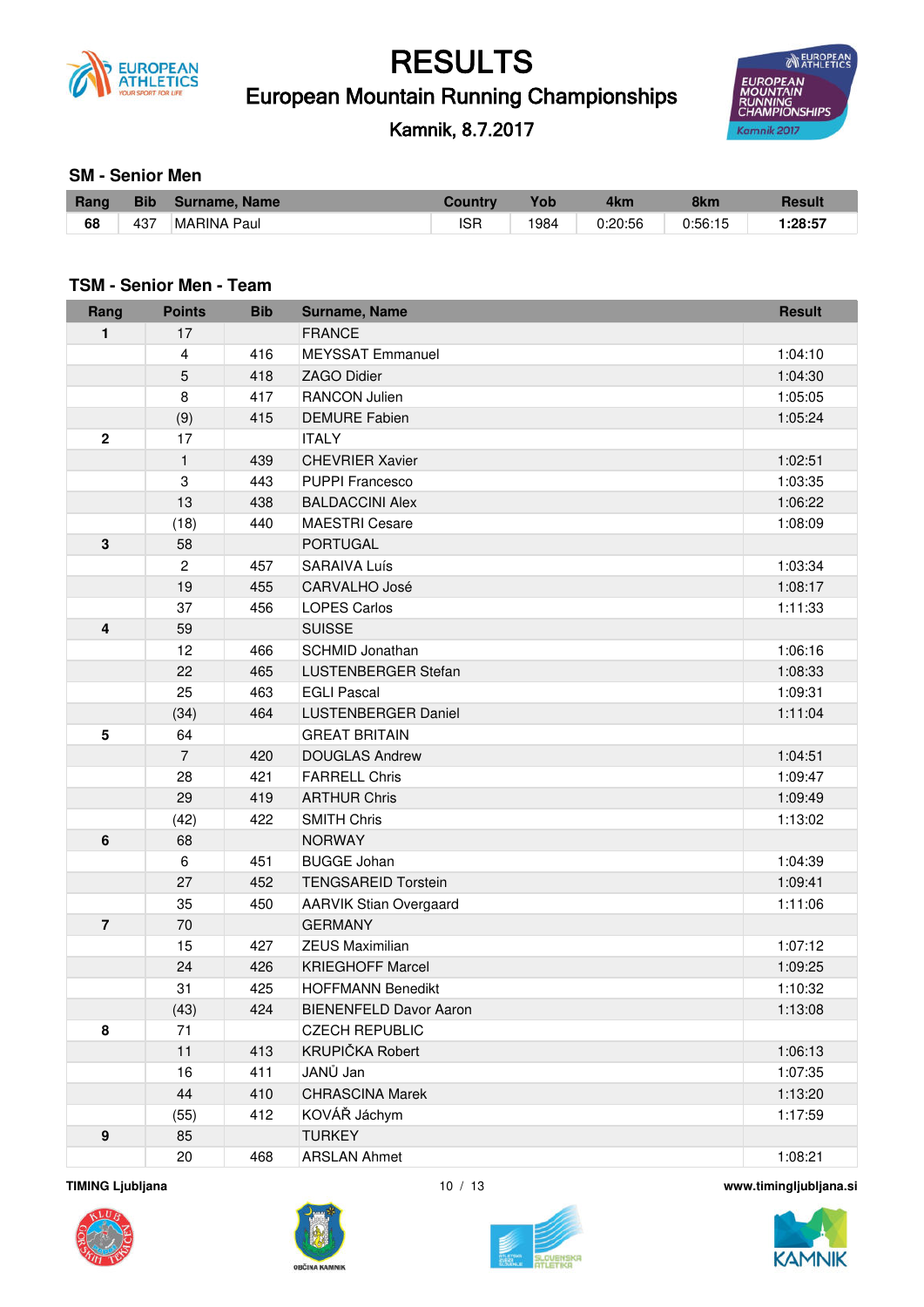

European Mountain Running Championships

#### Kamnik, 8.7.2017



| <b>TSM - Senior Men - Team</b> |  |  |  |  |
|--------------------------------|--|--|--|--|
|--------------------------------|--|--|--|--|

| Rang | <b>Points</b> | <b>Bib</b> | Surname, Name                      | <b>Result</b> |
|------|---------------|------------|------------------------------------|---------------|
|      | 26            | 470        | <b>BOZKURT Ferhat</b>              | 1:09:38       |
|      | 39            | 469        | <b>AVCI Orhan</b>                  | 1:12:18       |
|      | (52)          | 471        | KARAGÖZ Ramazan                    | 1:16:54       |
| 10   | 88            |            | <b>IRELAND</b>                     |               |
|      | 23            | 432        | <b>CONROY lan</b>                  | 1:09:02       |
|      | 32            | 434        | <b>MACMAHON Brian</b>              | 1:10:40       |
|      | 33            | 435        | <b>RYAN Mark</b>                   | 1:10:47       |
|      | (53)          | 433        | <b>HANNA Zak</b>                   | 1:17:06       |
| 11   | 92            |            | <b>SLOVENIA</b>                    |               |
|      | 21            | 461        | <b>CVET Miran</b>                  | 1:08:22       |
|      | 30            | 460        | <b>BREGAR Gasper</b>               | 1:10:22       |
|      | 41            | 459        | <b>BRATINA Rok</b>                 | 1:12:33       |
|      | (46)          | 462        | KOVAČIČ Luka                       | 1:14:05       |
| 12   | 122           |            | <b>AUSTRIA</b>                     |               |
|      | 17            | 402        | <b>LECHLEITNER Simon</b>           | 1:07:48       |
|      | 48            | 401        | <b>INNERHOFER Manuel</b>           | 1:15:07       |
|      | 57            | 403        | <b>SCHUMI Bruno</b>                | 1:18:32       |
| 13   | 132           |            | <b>BELGIUM</b>                     |               |
|      | 36            | 405        | <b>OOSTERLINCK Ward</b>            | 1:11:28       |
|      | 40            | 406        | <b>PIERRON Olivier</b>             | 1:12:22       |
|      | 56            | 404        | <b>DRION DU CHAPIOS Maximilien</b> | 1:18:20       |
| 14   | 161           |            | <b>CROATIA</b>                     |               |
|      | 50            | 408        | ŠPOLJAR Nikola                     | 1:16:38       |
|      | 51            | 407        | GORIČANEC Igor                     | 1:16:48       |
|      | 60            | 409        | ŽIVKOVIĆ Ante                      | 1:20:18       |
| 15   | 168           |            | <b>MACEDONIA</b>                   |               |
|      | 47            | 446        | <b>RANCIC Milosh</b>               | 1:14:19       |
|      | 59            | 444        | <b>ANCHEVSKI Atanas</b>            | 1:19:52       |
|      | 62            | 445        | <b>MUSLIMI Mudjahid</b>            | 1:20:50       |
| 16   | 178           |            | <b>HUNGARY</b>                     |               |
|      | 54            | 430        | <b>KHÓOR Bence</b>                 | 1:17:50       |
|      | 61            | 428        | FONYÓ Sándor                       | 1:20:36       |
|      | 63            | 431        | SÁGI József                        | 1:21:35       |
|      | (66)          | 429        | <b>GERLEI Tamás</b>                | 1:26:00       |







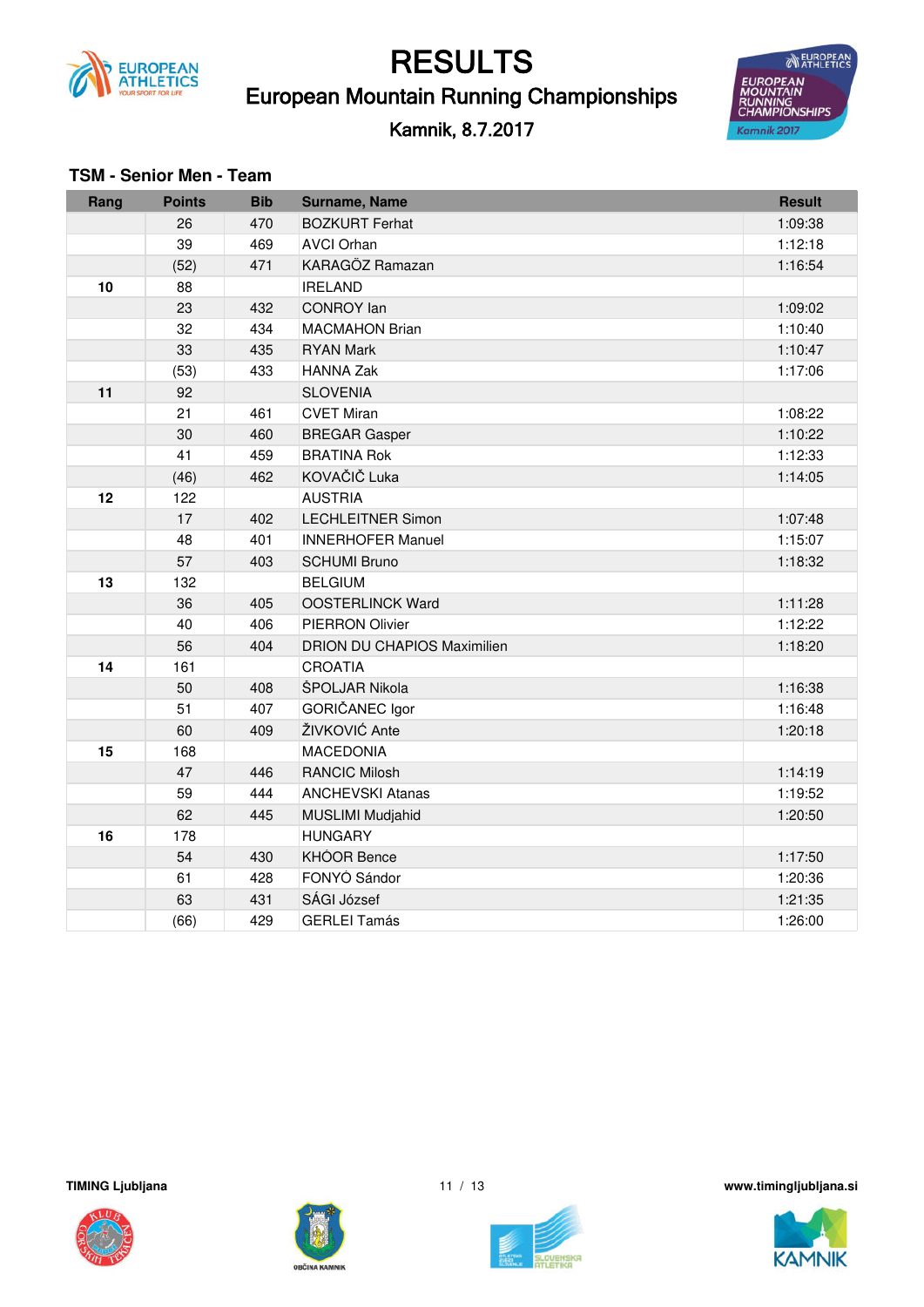

### European Mountain Running Championships

Kamnik, 8.7.2017



#### OW - Open Race - Women

| Rang           | <b>Bib</b> | <b>Surname, Name</b>     | <b>Country</b> | Yob  | 4 <sub>km</sub> | 8km     | <b>Result</b> |
|----------------|------------|--------------------------|----------------|------|-----------------|---------|---------------|
| 1              | 30         | JELOVŠEK Jasmina         | <b>SLO</b>     | 1985 | 0:23:30         | 1:00:12 | 1:28:09       |
| $\mathbf{2}$   | 11         | <b>BUBNJEVIĆ Ksenija</b> | <b>SRB</b>     | 1981 | 0:23:44         | 1:03:57 | 1:35:32       |
| 3              | 27         | JAKLIČ Sara              | <b>SLO</b>     | 1993 | 0:25:50         | 1:06:20 | 1:36:14       |
| $\overline{4}$ | 41         | KOVAČIČ Ana              | <b>SLO</b>     | 1994 | 0:25:54         | 1:08:20 | 1:39:45       |
| 5              | 91         | TROBEC Urša              | <b>SLO</b>     | 1967 | 0:27:53         | 1:09:58 | 1:41:27       |
| 6              | 13         | ČELESNIK Tamara          | <b>SLO</b>     | 1989 | 0:27:10         | 1:11:33 | 1:43:14       |
| $\overline{7}$ | 88         | TERAŽ Amadeja            | <b>SLO</b>     | 1989 | 0:27:33         | 1:13:58 | 1:49:27       |
| 8              | 75         | SPORIŠ Marjeta           | <b>SLO</b>     | 1966 | 0:31:07         | 1:21:06 | 1:59:14       |

#### OM - Open Race - Men

| Rang                    | <b>Bib</b>     | Surname, Name         | <b>Country</b> | Yob  | 4km     | 8km     | <b>Result</b> |
|-------------------------|----------------|-----------------------|----------------|------|---------|---------|---------------|
| 1                       | 6              | <b>BEČAN Timotej</b>  | <b>SLO</b>     | 1996 | 0:19:50 | 0:49:12 | 1:10:59       |
| $\mathbf 2$             | 28             | JAKŠA Matej           | <b>SLO</b>     | 1980 | 0:19:50 | 0:49:19 | 1:12:15       |
| $\mathbf 3$             | 52             | MIHELIČ Luka          | <b>SLO</b>     | 1992 | 0:20:14 | 0:51:34 | 1:14:56       |
| $\overline{\mathbf{4}}$ | $\overline{2}$ | AMBROŽIČ Bojan        | <b>SLO</b>     | 1989 | 0:20:14 | 0:52:21 | 1:16:46       |
| 5                       | 54             | <b>MLAKAR</b> Gregor  | <b>SLO</b>     | 1988 | 0:21:33 | 0:54:08 | 1:17:47       |
| $\bf 6$                 | 78             | <b>STITZ Andreas</b>  | <b>AUT</b>     | 1967 | 0:20:55 | 0:53:47 | 1:18:45       |
| $\overline{7}$          | 69             | <b>REZAI Bashir</b>   | <b>SLO</b>     | 1995 | 0:20:41 | 0:54:27 | 1:19:25       |
| 8                       | 9              | <b>BREGAR Metod</b>   | <b>SLO</b>     | 1969 | 0:21:00 | 0:54:14 | 1:19:39       |
| $\boldsymbol{9}$        | 21             | GLOBOČNIK Dušan       | <b>SLO</b>     | 1978 | 0:21:35 | 0:55:13 | 1:20:51       |
| 10                      | 46             | <b>LAJEVEC Miha</b>   | <b>SLO</b>     | 1984 | 0:21:33 | 0:55:31 | 1:20:54       |
| 11                      | 94             | <b>VIVOD Milan</b>    | <b>SLO</b>     | 1966 | 0:21:34 | 0:55:35 | 1:21:42       |
| 12                      | 97             | ŽITNIK Urban          | <b>SLO</b>     | 1986 | 0:22:19 | 0:56:47 | 1:21:55       |
| 13                      | 32             | <b>JUVAN Miha</b>     | <b>SLO</b>     | 1975 | 0:21:57 | 0:57:22 | 1:23:05       |
| 14                      | 20             | <b>GERLEI Máté</b>    | <b>HUN</b>     | 1996 | 0:21:29 | 0:55:26 | 1:23:14       |
| 15                      | 18             | ERJAVŠEK Boštjan      | <b>SLO</b>     | 1982 | 0:21:35 | 0:56:55 | 1:23:49       |
| 16                      | 86             | ŠTOR Aleš             | <b>SLO</b>     | 1971 | 0:22:20 | 0:57:48 | 1:24:37       |
| 17                      | 42             | KOŽELJ Simon          | <b>SLO</b>     | 1992 | 0:21:43 | 0:58:10 | 1:25:49       |
| 18                      | 62             | PETEK Tomo            | <b>SLO</b>     | 1970 | 0:23:00 | 0:59:29 | 1:26:11       |
| 19                      | 90             | <b>TRETJAK Jan</b>    | <b>SLO</b>     | 1994 | 0:22:26 | 0:59:14 | 1:26:19       |
| 20                      | 73             | SOBOČAN Anže          | <b>SLO</b>     | 1984 | 0:23:16 | 0:59:28 | 1:26:44       |
| 21                      | 19             | <b>GALIN Bojan</b>    | <b>SLO</b>     | 1958 | 0:22:28 | 0:59:12 | 1:27:08       |
| 22                      | 14             | ČERNIGOJ Tevž         | <b>SLO</b>     | 1986 | 0:24:25 | 1:00:23 | 1:27:46       |
| 23                      | 60             | <b>OSOLNIK Gregor</b> | <b>SLO</b>     | 1979 | 0:23:01 | 0:59:24 | 1:27:56       |
| 24                      | 83             | ŠEBENIK Marjan        | <b>SLO</b>     | 1967 | 0:25:17 | 1:01:53 | 1:29:02       |
| 25                      | 38             | KOSTANJEVEC Marko     | <b>SLO</b>     | 1987 | 0:23:02 | 1:01:26 | 1:29:47       |
| 26                      | 31             | <b>JESENKO Andrej</b> | <b>SLO</b>     | 1957 | 0:23:50 | 1:02:56 | 1:31:23       |
| 27                      | 36             | <b>KOSEC Miha</b>     | <b>SLO</b>     | 1981 | 0:24:29 | 1:03:31 | 1:32:11       |
| 28                      | 74             | SPORIŠ Miro           | <b>SLO</b>     | 1959 | 0:25:01 | 1:03:47 | 1:32:33       |
| 29                      | 17             | <b>DROLE Boris</b>    | <b>SLO</b>     | 1953 | 0:24:07 | 1:03:48 | 1:32:50       |
| 30                      | 57             | NERAD Primož          | <b>SLO</b>     | 1978 | 0:25:19 | 1:04:24 | 1:33:38       |
| 31                      | 65             | PIRC Luka             | <b>SLO</b>     | 1984 | 0:26:11 | 1:05:36 | 1:34:06       |
| 32                      | $\overline{4}$ | <b>BAJDE Matej</b>    | <b>SLO</b>     | 1982 | 0:23:00 | 1:03:04 | 1:34:08       |
| 32                      | 43             | <b>KRAJNIK Aleš</b>   | <b>SLO</b>     | 1989 | 0:25:25 | 1:04:25 | 1:34:08       |

**TIMING Ljubljana** 







www.timingljubljana.si



 $12 / 13$